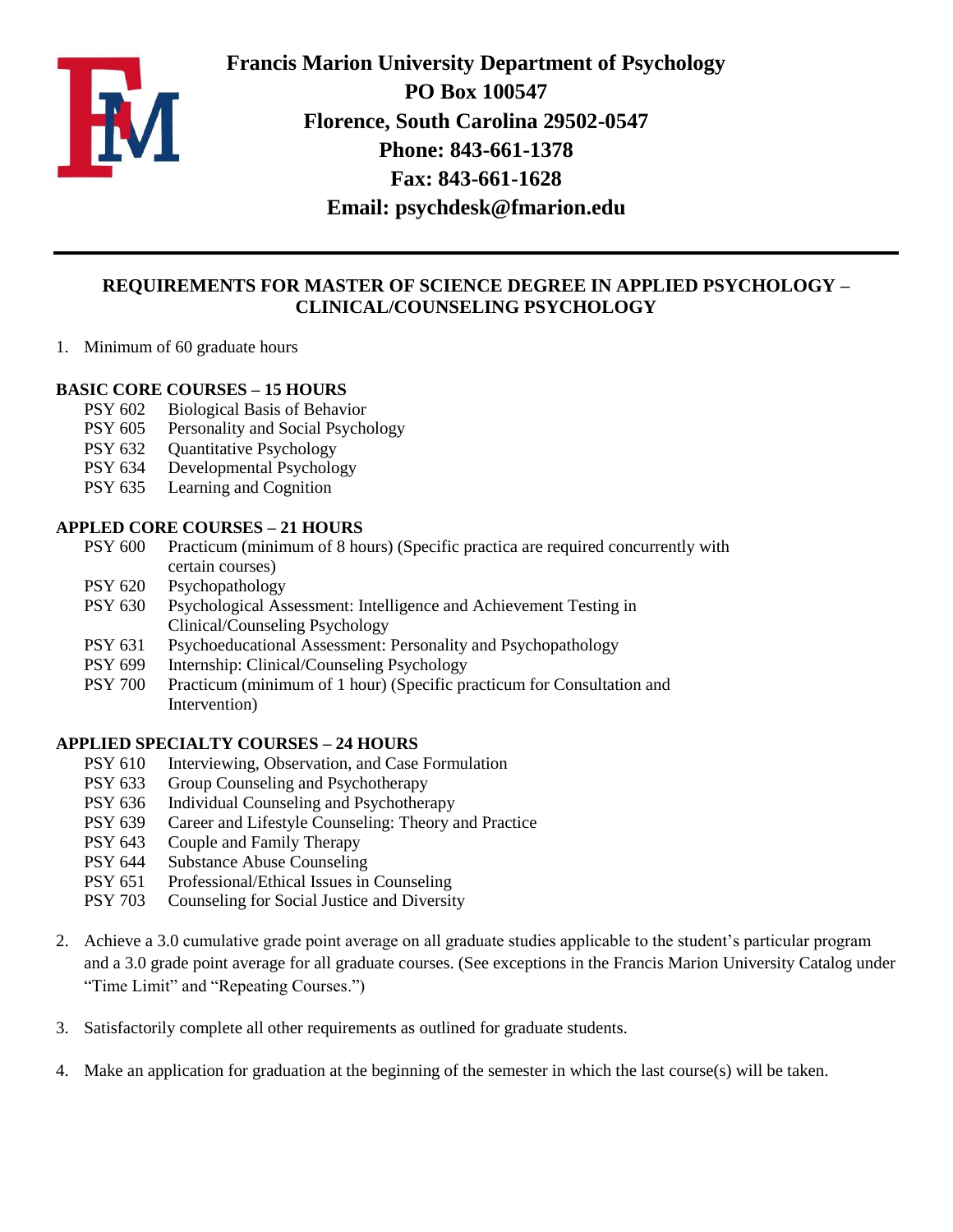## **CLINICAL/COUNSELING COURSE DESCRIPTIONS**

**600A Professional Psychology Practicum** (1) F, S, SU. This practicum serves two purposes: 1) All school psychology students must complete an Introduction to the Schools Practicum during the fall semester of their first year of study. This practicum involves shadowing a practicing school psychologist and participating in various activities related to school psychology, school organization and operation. 2) Any master's degree student in psychology may work with a psychology faculty member to develop a field experience involving research or practice which is relevant to their program of study.

**600B Psychological Assessment Practicum** (1) F, S, SU. Students enrolled in PSY 606, PSY 616, PSY 630, PSY 631, and PSY 639 must be enrolled concurrently in this practicum. This practicum involves administration, scoring, interpretation, and reporting of results of psychological testing instruments and other assessment procedures relevant to the specific course to which the practicum is attached. Students may be assigned to psychoeducational, counseling and/or mental health centers for this experience. A minimum of 50 clock hours is required per practicum.

**600C Psychological Intervention Practicum** (1) F, S, SU. Students enrolled in PSY 604, PSY 610, PSY 633, PSY 636, PSY 643, and PSY 644 must be enrolled concurrently in this practicum. This practicum involves interviewing, observation, clinical problemsolving, treatment planning and intervention development, individual therapy, group therapy, direct intervention, and indirect intervention/ consultation experiences relevant to the specific course to which the practicum is attached. Students may be assigned to psychoeducational, counseling and/or mental health centers for this experience. A minimum of 50 clock hours is required per practicum.

**602 Biological Basis of Behavior** (3) F. Survey of basic neuroanatomy and physiology of the nervous system. Emphasis on ways in which the environment affects behavior via the nervous system. Current research relevant to biological basis of behavior is reviewed.

**605 Personality and Social Psychology** (3) SU. Survey of the basic areas of personality and social psychology with coverage of contemporary research issues in social psychology as well as the classic theories of personality.

**610 Interviewing, Observation, and Case Formulation** (3) F. Introduction to fundamental skills used in clinical/counseling interviews, including interview and observation techniques used for clinical data gathering. Particular emphasis is on case conceptualization to inform treatment planning, case report writing, and basic counseling techniques. Particular attention is also given to ethical and professional issues in counseling. Students must be concurrently enrolled in Psychology 600C, Psychological Intervention Practicum.

**620 Psychopathology** (3) S. Survey of the history and classification of mental disorders with emphasis on models of psychopathology. Includes a review of contemporary diagnostic practices, and development of diagnostic skills using the DSM Classification System.

**630 Psychological Assessment: Intelligence and Achievement Testing in Clinical/Counseling Psychology** (3) (Prerequisite: PSY 610) S. Review of measurement statistics and psychometric theory, and examination of the most frequently used intelligence, adaptive behavior, and achievement tests in clinical/counseling psychology. Skill development in test administration, scoring, and interpretation of test results, as well as psychological report writing and diagnostic skills. Skill development in giving assessment results and feedback to clients. Examination of cultural diversity, ethical issues, and technology as they pertain to assessment. Students must be concurrently enrolled in Psychology 600B, Psychological Assessment Practicum.

**631 Psychological Assessment: Personality and Psychopathology** (3) (Prerequisite 610, 630) S. Examination of psychometric techniques applied to the assessment of personality and psychopathology. Includes skill development in the diagnostics of psychopathology. Students must be concurrently enrolled in Psychology 600B, Psychological Assessment Practicum.

**632 Quantitative Psychology** (3) (Prerequisite: 302 or equivalent) S. Basic course in data presentation and analysis. Includes descriptive statistics, correlation, and regression, as well as inferential statistics. Emphasis on matching appropriate statistics to experimental design and psychometric theory.

**633 Group Counseling and Psychotherapy** (3) (Prerequisite: 610) F. Explores the theory, process, and practice of group therapy/ counseling. Includes the stages of group therapy, various group techniques, and how to deal with problem situations that can arise in group therapy. May also include how to conduct special groups such as pain management, stress management, and assertiveness groups. Must be concurrently enrolled in Psychology 600C, Psychological Intervention Practicum.

**634 Developmental Psychology** (3) SU. Survey of current topics and research methods in life span developmental psychology. Implications of research results to community-based interventions with children, adolescents, and the aged.

**635 Learning and Cognition** (3) SU. Review of traditional topics in learning as well as topics of current interest in cognition. Selection of topics from perception, attention, memory, thinking, and language. Functional disorders of memory and language.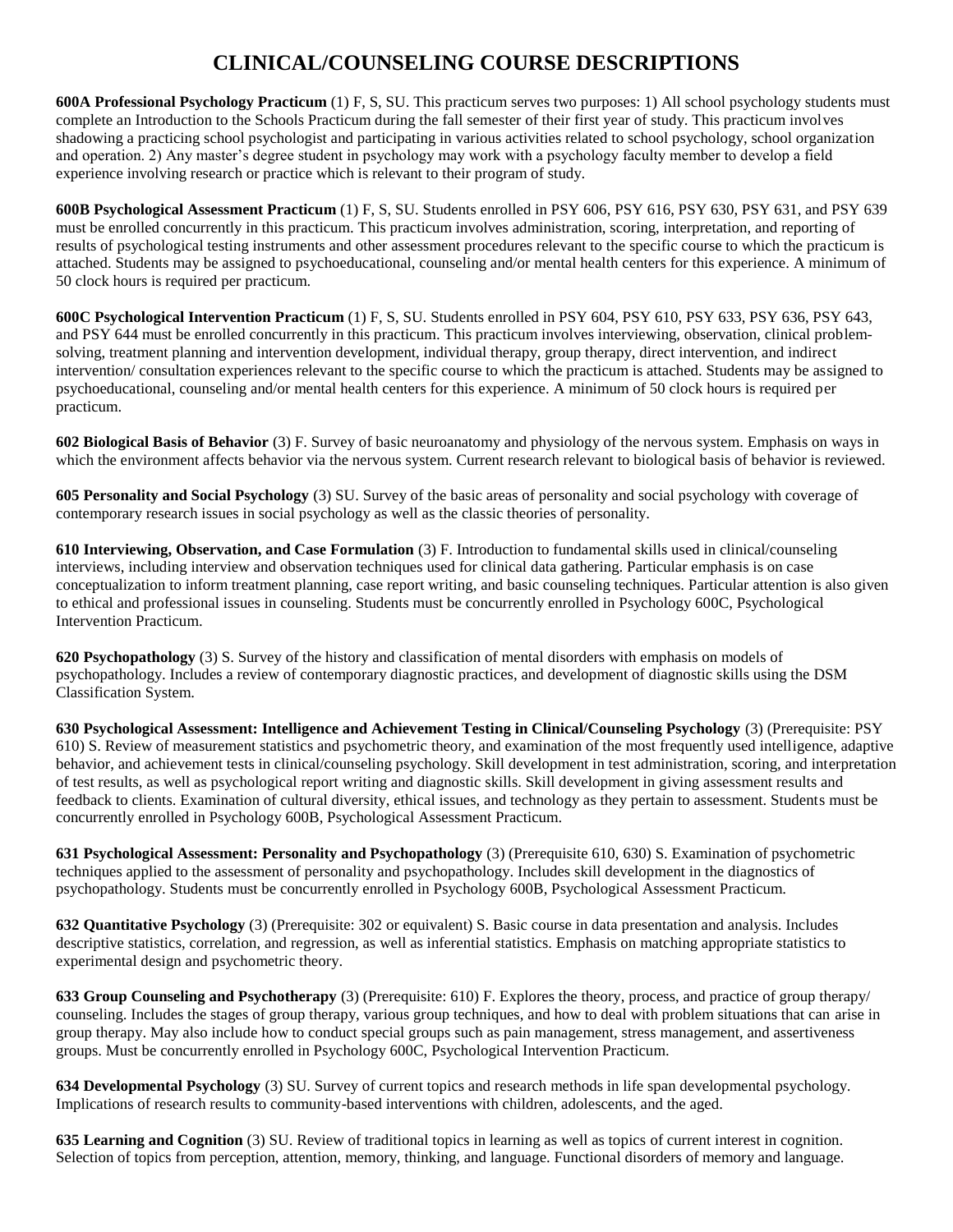**636 Individual Counseling and Psychotherapy** (3) (Prerequisite: 610; corequisite: 630) S. Survey of theoretical foundations and techniques of individual counseling and psychotherapy with an emphasis on empirically supported models of psychotherapy, including cognitive-behavioral therapy. The course will provide the student with the opportunity to develop skills in the techniques covered. Attention also will be given to ethical and professional issues in the practice of therapy, as well as issues pertaining to social and cultural diversity. Must be concurrently enrolled in Psychology 600C, Psychological Intervention Practicum.

**639 Career and Lifestyle Counseling: Theory and Practice** (3) (Prerequisite: 610, 630) F. An introduction to career development theory, psychological assessment for career planning and sources and uses of career and lifestyle information in counseling. Must be concurrently enrolled in Psychology 600B, Psychology Assessment Practicum.

**643 Couple and Family Therapy** (3) (Prerequisite: 610) S. Overview of theoretical assumptions and concomitant assessment and treatment strategies associated with the major models of couple and family therapy, including cognitive-behavioral, Bowenian/family systems, object relations/psychodynamic, structural, and strategic. Examination of cultural diversity and ethical/professional issues in clinical work with couples and families. Must be concurrently enrolled in Psychology 600-C, Psychological Intervention Practicum.

**644 Substance Abuse Counseling** (3) S. A seminar course that covers major content areas relevant to substance abuse counseling. These include the diagnostics and psychopathology of substance abuse and the clinical assessment of drug and alcohol dependency. The course also covers major models of substance abuse treatment, as well as specific counseling skills for this clinical population. Additional coverage includes the needs of special populations (e.g., women, adolescents, dual-diagnosed). Students must be concurrently enrolled in Psychology 600A, Professional Psychology Practicum.

**651 Professional/Ethical Issues in Counseling Psychology** (3) SU. This course might begin with a review of models or influences affecting the practice of counseling psychology along with professional organizations. Issues and ethical conflicts addressed would include client rights and confidentiality, dual relationships, proper use of assessment, ethical concerns that arise in various forms of counseling or with special populations, and professional competence and continuing education. Other professional topics to be addressed include supervision and professional relationships in the community, malpractice and legal issues, multicultural concerns, and personal values and awareness including the issue of distress and impairment. In addition to reading and discussion, students will analyze case dilemmas and research areas of professional interest.

**699-A Internship: Clinical/Counseling Psychology** (3) (Prerequisite: Permission of department) F, S, SU. A practical experience utilizing applied skills with a diversity of problems in a clinical/counseling setting. The many roles of a psychologist are performed in accordance with accepted legal and ethical standards of the profession.

**700C Advanced Psychological Consultation/Intervention Practicum (1)** S. Students enrolled in PSY 703 must be enrolled concurrently in this practicum. This practicum involves advanced knowledge and skills in interviewing, observation, clinical problemsolving, treatment planning and intervention development, individual therapy, group therapy, direct intervention, and indirect intervention/ consultation experiences relevant to the specific course to which the practicum is attached. Students may be assigned to psychoeducational, counseling and/or mental health centers for this experience. Organization development and evaluation activities also are emphasized. A minimum of 50 clock hours is required per practicum.

**703 Counseling for Social Justice and Diversity (3).** This course is designed to expand the student's awareness of both the cognitive knowledge and skills necessary to effectively interact with and serve culturally diverse populations. There is an emphasis on attitudes and competencies that are important in effective professional relationships. Though the course is not exhaustive in its discussion of diverse populations, it will focus on cultural diversity and those populations who are more likely to be encountered by the students taking the course. This course will examine racial and ethnic identity as well as acculturation status. It will also examine how issues of individual and institutional racism and oppression continues to play out in the mental health of those served.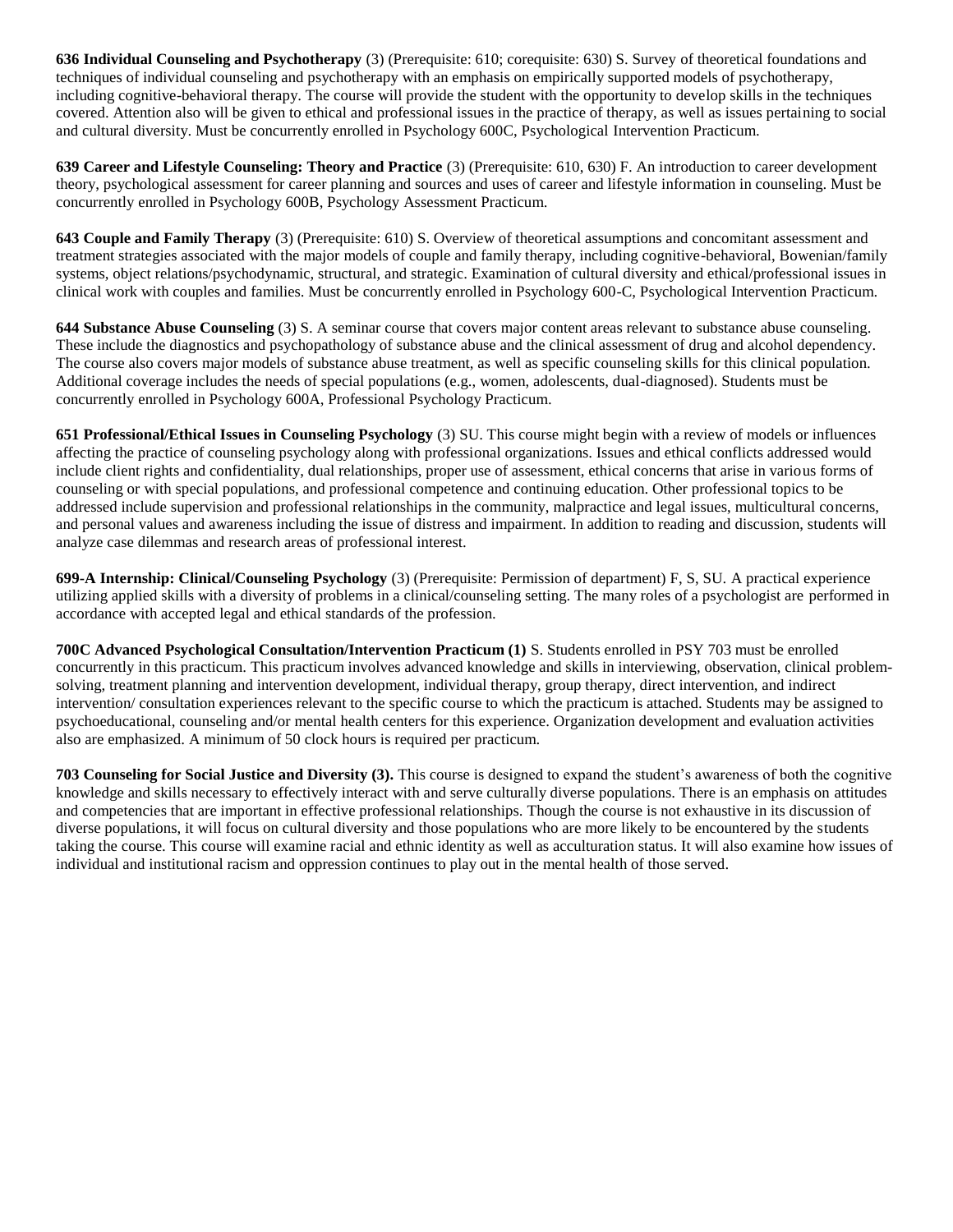# **Master of Science in Applied Psychology Clinical/Counseling Psychology Option Model Program Spring Entry**

| <b>FIRST YEAR</b>            |                                                                   |     |
|------------------------------|-------------------------------------------------------------------|-----|
| <b>SPRING TERM (6 hours)</b> |                                                                   |     |
| <b>PSY 620</b>               | Psychopathology                                                   | (3) |
| <b>PSY 632</b>               | Quantitative Psychology                                           | (3) |
| <b>SUMMER TERM (9 hours)</b> |                                                                   |     |
| <b>PSY 605</b>               | Personality and Social Psychology (Summer II)                     | (3) |
| <b>PSY 634</b>               | Developmental Psychology (Summer I)                               | (3) |
| PSY 635                      | Learning and Cognition (Summer II)                                | (3) |
| <b>SECOND YEAR</b>           |                                                                   |     |
| <b>FALL TERM (8 hours)</b>   |                                                                   |     |
| <b>PSY 644</b>               | <b>Substance Abuse Counseling</b>                                 | (3) |
| <b>PSY 600A</b>              | Professional Psychology Practicum                                 | (1) |
| <b>PSY 610</b>               | Interviewing, Observation, and Case Formulation                   | (3) |
| <b>PSY 600C</b>              | Practicum: Intervention                                           | (1) |
| <b>SPRING TERM (8 hours)</b> |                                                                   |     |
| <b>PSY 630</b>               | Psychological Assessment: Intelligence and Achievement Testing in | (3) |
|                              | Clinical/Counseling Psychology                                    |     |
| <b>PSY 600B</b>              | Practicum: Assessment                                             | (1) |
| <b>PSY 636</b>               | Individual Counseling and Psychotherapy                           | (3) |
| <b>PSY 600C</b>              | Practicum: Intervention                                           | (1) |
| <b>SUMMER TERM (7 hours)</b> |                                                                   |     |
| <b>PSY 651</b>               | Professional/Ethical Issues of Counseling Psychology (Summer I)   | (3) |
| <b>PSY 700C</b>              | Practicum: Consultation/Intervention (Summer II)                  | (1) |
| <b>PSY 703</b>               | Counseling for Social Justice and Diversity (Summer II)           | (3) |
| <b>THIRD YEAR</b>            |                                                                   |     |
| <b>FALL TERM (11 hours)</b>  |                                                                   |     |
| <b>PSY 602</b>               | <b>Biological Basis of Behavior</b>                               | (3) |
| <b>PSY 639</b>               | Career and Lifestyle Counseling: Theory and Practice              | (3) |
| <b>PSY 600B</b>              | Practicum: Assessment                                             | (1) |
| <b>PSY 643</b>               | Couple and Family Therapy                                         | (3) |
| <b>PSY 600C</b>              | Practicum: Intervention                                           | (1) |
| <b>SPRING TERM (8 hours)</b> |                                                                   |     |
| <b>PSY 631</b>               | Psychological Assessment of Personality and Psychopathology       | (3) |
| <b>PSY 600B</b>              | Practicum: Assessment                                             | (1) |
| PSY 633                      | Group Counseling and Psychotherapy                                | (3) |
| <b>PSY 600C</b>              | Practicum: Intervention                                           | (1) |
| <b>SUMMER TERM (3 hours)</b> |                                                                   |     |
| <b>PSY 699A</b>              | Internship: Clinical/Counseling Psychology                        | (3) |
| <b>TOTAL PROGRAM HOURS:</b>  |                                                                   | 60  |
|                              |                                                                   |     |

## **NOTES:**

**\***PSY 610 is a prerequisite to PSY 630, 633, and 643. **\***PSY 610 and PSY 630 are prerequisites to PSY 631 and 639 **\***PSY 610 is a prerequisite and PSY 630 a corequisite to PSY 636.